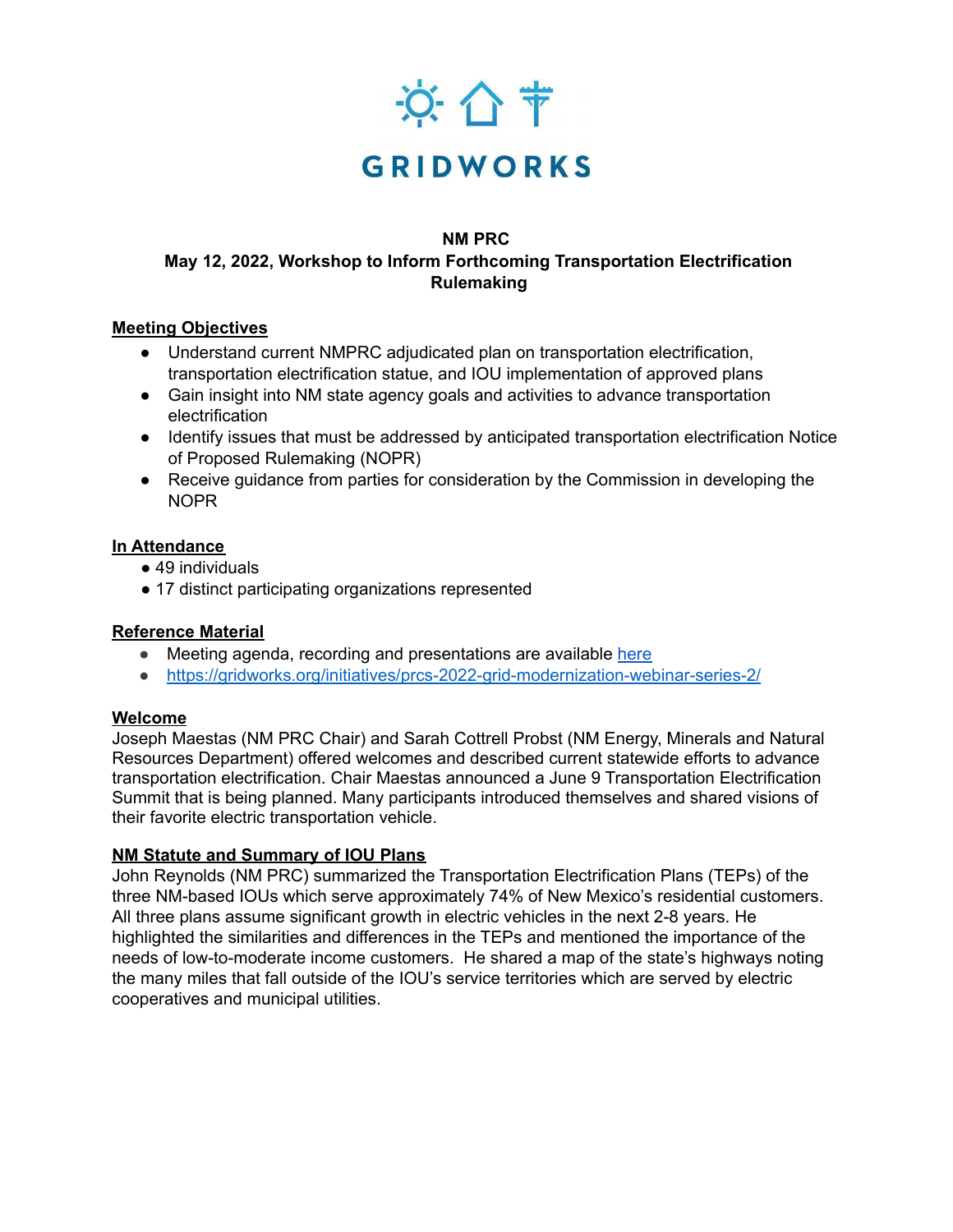

### **Current IOU and Cooperatives Activities**

PNM, SPS, and EPE representatives shared highlights and implementation updates of their approved TEPs. In addition, each utility offered thoughts about the rulemaking regarding transportation electrification. Input included clarification of TE legislation, flexibility versus standardization, etc. See the presentations for additional details.

New Mexico Rural Electric Cooperative Association's Executive Director provided comments regarding electric vehicle charging experiences and strategies of four member coops.

### **NM Department of Transportation Activities**

Jerry Valdez provided information about new guidance being issued by the newly established federal Joint Office of Energy and Transportation outlining requirements for and opportunities associated with transportation electrification. Electric vehicle charging infrastructure improvements was a topic of great interest to many workshop attendees. Individuals interested in being involved in upcoming activities on this topic who are not already on the docket parties list are encouraged to contact Mary Jane Parks at [maryjane.parks@state.nm.us](mailto:maryjane.parks@state.nm.us).

### **Issues and Recommended Approaches**

Workshop attendees developed lists of issues the anticipated rulemaking should address. Attendees then voted on the highest priority issues and offered recommendations regarding how the Commission might address each issue. Issues receiving the most votes along with recommendations for addressing these "highest priority" issues are shown below.

**Filing requirements and cost recovery**. (Statute is sufficient to cover the rest)

- a. Clarification of process
- b. Metrics
- c. Timing (how the Commission handles a filing)
- d. Timing (how often/when plans are filed)
- e. How plans can be updated

### Recommendations:

- Look at Energy Efficiency and Renewable Portfolio Standard rules for guidance
- Maybe particular time frames on when plans are filed and how they are reviewed
- Clear, standardized application requirements and procedure to provide certainty

### **Access for low and middle income (LMI) customers**

- a. How LMI customers are impacted by cost
- b. Specifying % of budgets for LMI programs
- c. Incentivizing EV adoption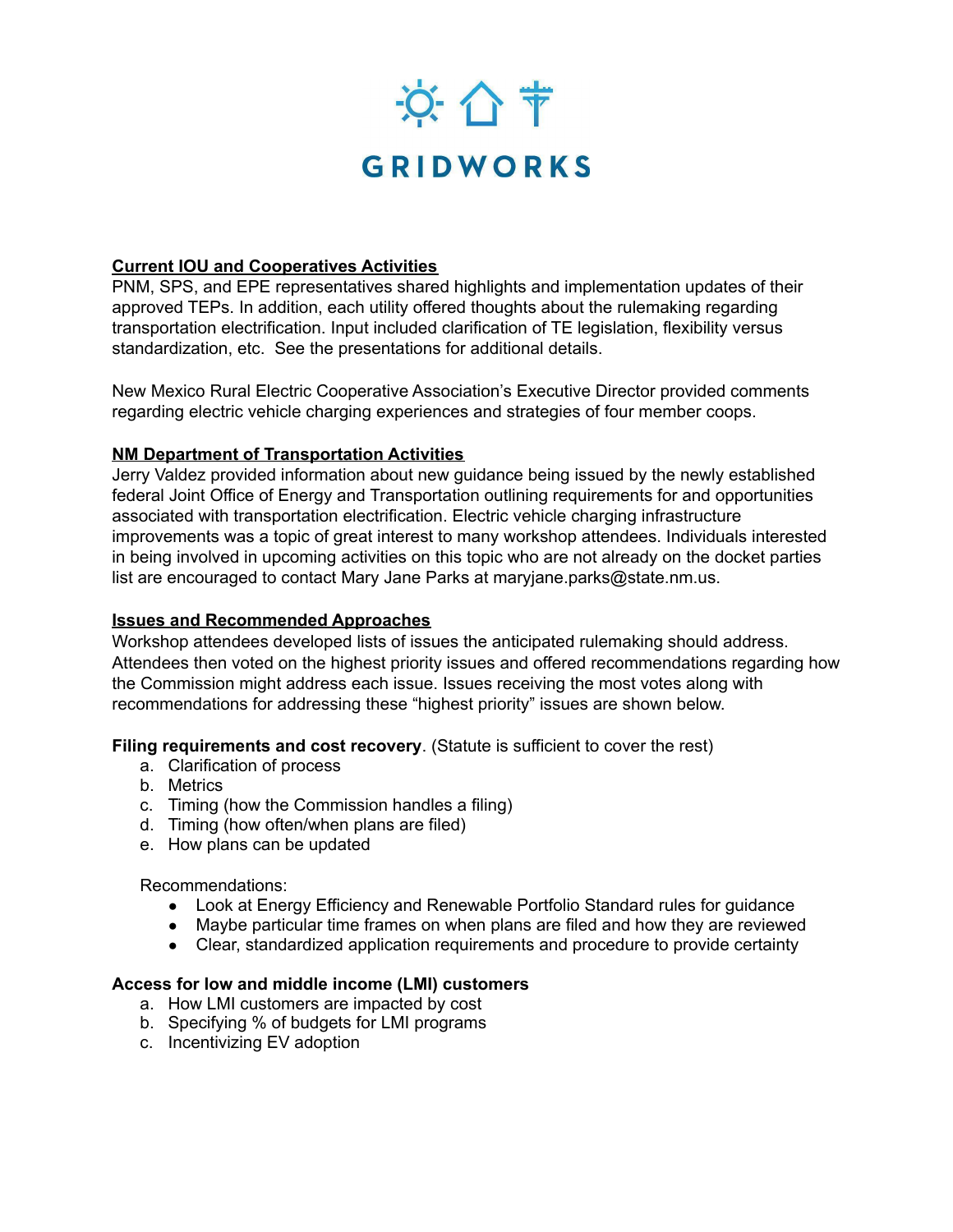

Recommendations:

- Incentivizing EV adoption may need to be taken up by the legislature or IOUs outside this rulemaking; need to clarify if incentives for adoption costs are eligible for cost recovery
- Specify a % of budget for LMI (50% would be appropriate)
- Clarify the Commission's interpretation of statute
- Barriers like cost, trust and verification that have hindered EE programs should be considered and addressed
- Partnerships to educate low and middle-income customers
- public charging provides access; demand charges on businesses may inhibit businesses from adopting chargers
- Availability of charging in public places as an alternative to multi-family charging

### **How to provide flexibility through the rules**

- a. Flexibility for the filings
- b. Flexibility of different types of use cases
- c. Flexibility for financing (e.g., types of incentives, on-bill financing)

Recommendation:

● Avoid constraints (e.g., budget cap) that would inhibit the transition

### **Software to manage charging**

Recommendation:

● Avoid being overly prescriptive; software is dynamic

### **Integration with DER and Grid Modernization**

Recommendations were not developed due to lack of time.

Additional issues identified by the attendees are listed here:

- Cost recovery
- Customer education
- Ongoing O&M
- Budgets of TEPs
- Roles of utilities and rates they charge their customers
- Air quality impacts in disadvantaged customers
- Access to charging in multi-unit dwellings
	- o Availability of charging in public places as an alternative to multi-family charging
- Value of rule not totally clear to some participants
- Ensuring electricity as fuel is not inhibited
- Outreach in multiple languages
- Communication standards for future proofing assets
- Federal standards for charging specs